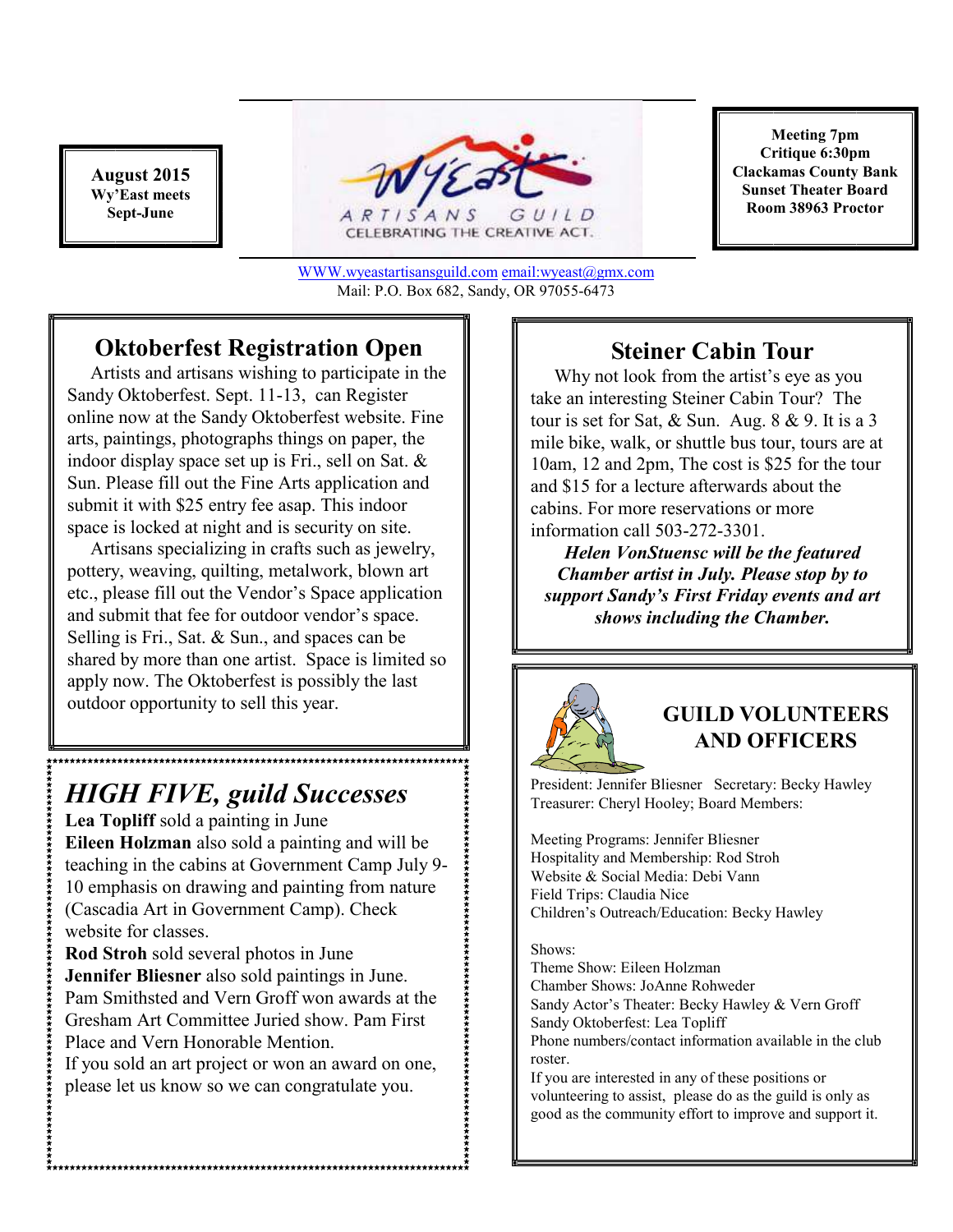# **Gresham Art Shows**

 For those who enjoy participating in or visiting the Gresham Art Shows, this is the remaining 2015 schedule.

Through Aug. 6 -*Backyards*.

**Aug. 11-Oct. 1**-*Weather Conditions*, Reception Aug. 25, Curator Contact: Cathy Huntington, cat.hunt@frontier.com Caroline Green, Steve Piper, CindyLenig-Cossu

**Oct. 6-Dec. 3**- *The Black and White Show*, artist reception Oct. 13- Curator Contact: Michael Anderson, mrande@teleport.com Connie Otto, Steve Laveson, Cindy Lenig-Cossu

**Dec. 8 - Feb. 4** - *Oregon Through My Eyes*, Curator Contact: Cassie Fisher,

cfisherpainting2012@gmail.com Lisa Rose Musselwhite, CathyHuntington, Michael Anderson The Gresham Visual Arts Gallery in the Public Safety and School Building 1331 NW Eastman Parkway, Gresham, OR 97030 (Adjacent to Gresham City Hall). Open M.-F. 8am-5pm, excl. holidays.

#### Entries for Bird Show

 A Juried Art Show at the Ant Farm, Aug. 7, will be bird themed. Three categories are available, Adults, age 19+, Junior & Hi-School grades 7-12, and grade school grades 1-6. Art Works on 8x8 cradle boards only, should be submitted by Aug. 3. Entry fee for adults is \$25 for  $1<sup>st</sup>$  entry and \$15 for additional, \$15 for students with \$5 for additional. Boards were supplied with entry and must be hung with D rings and wire and priced under \$100. For full information or application call 503-668-9955 or Jennifer Bleisner at 971-645-2900, or go to their website at ant farm-international.com.

If This Newsletter seems similar to last month there is a good reason. First of all there are many activities that will continue through this month and even into September. Secondly, I have not received enough new information from ya'll. Please let me know of events, sales, successes.

#### **Sandy Actors Theatre Shows**

 Theses are the shows scheduled for the 2015-16 local Sandy Actors Theatre live theater presentations in Sandy.

**Sept. 10-Oct. 4**-*Hay Fever* by Noel Coward, a comedy, with Thurs. art show opening. **Nov. 12-Dec. 13-***Artichoke* by Joanna McClelland, set in Canada with family theme. **Jan. 28-Feb 21**-*Complete Works of W. Shakespeare.* 

**Mar. 31-Apr. 24**-*Steel Magnolias.* **May 26-June 19**- *Lion In Winter* by James Goldman.

in an an dar an dar an dar an dar an dar an dar an dalam dagan dagan dagan dagan dagan dagan dagan dagan daga

 Becky Hawley has asked members to submit ideas for the themes of the art shows to hang with these plays. Please submit them directly to her.

#### **A Brief History of Quilting Cont.**

Broderie perse refers to the applique of cut out motifs from printed fabric onto a solid background,done since the 18th century, chintz imported from India was especially popular. As printed fabric was expensive, they cut out birds, flowers etc. and sewed them onto a large homespun cloth to make a quilt. Broderie Perse bedcoverings were reserved for guests usually.

 By the 1840s the industrial revolution textiles were manufactured on a broad scale so spinning and weaving fabric was time costly and commercial fabrics were affordable to almost every family, increasing popularity of quilts. It is a myth that quilts were always made from scraps and worn out clothing. Examining pictures of quilts found in museums we quickly see that many quilts were made with fabric bought specifically for that quilt. Cont. next page

*<u> Communation communation community of the community of the community of the community of the community of the community of community of community of community of community of community of community of community of commu*</u>